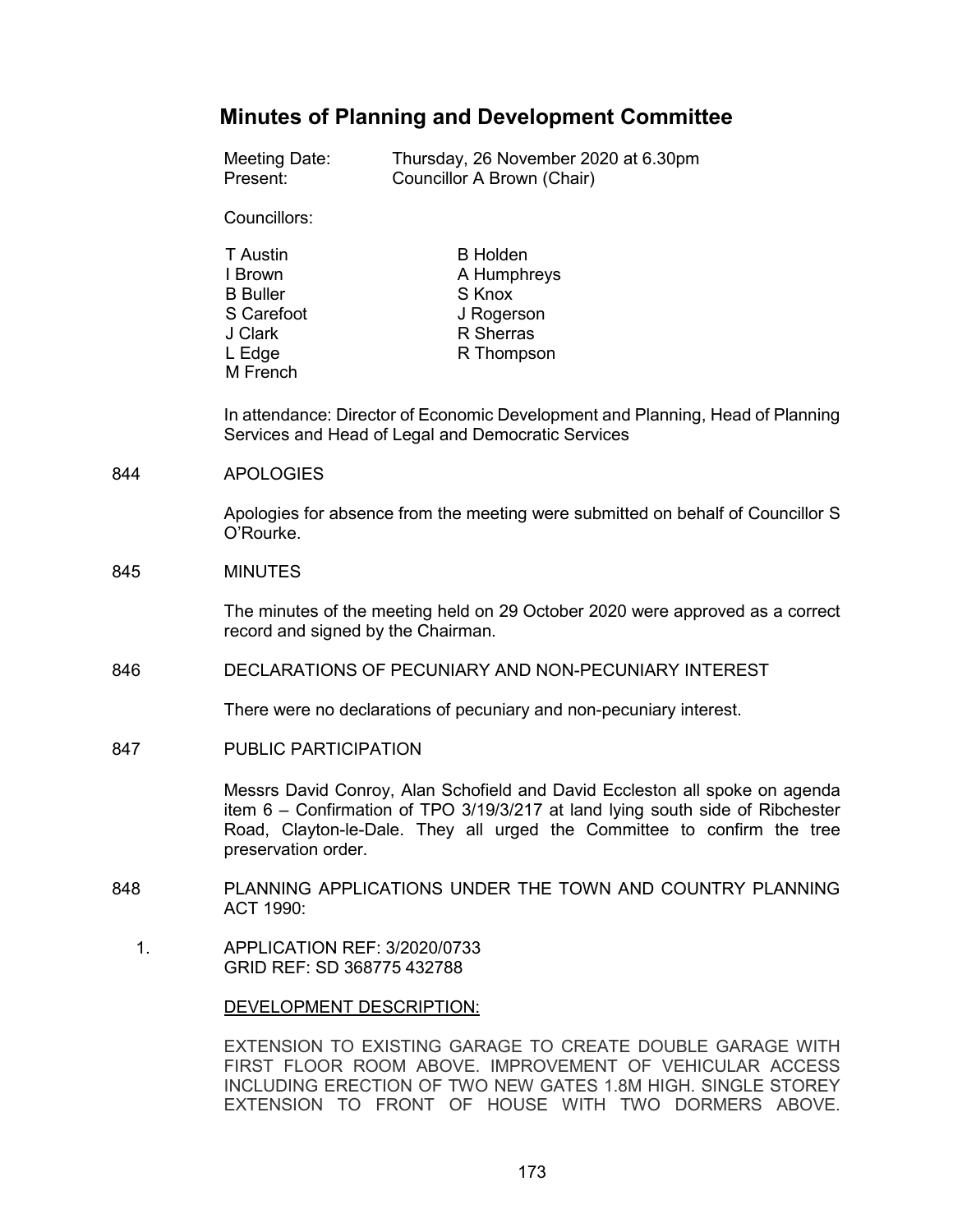RESUBMISSION OF APPLICATION 3/2019/1015 AT BRAEMAR, BRYERS CROFT, WILPSHIRE BB1 9JE

APPROVED subject to the following conditions:

1. The development hereby permitted shall be commenced before the expiration of three years from the date of this permission.

REASON: Required to be imposed pursuant to Section 91 of the Town and Country Planning Act 1990 as amended by Section 51 of the Planning and Compulsory Purchase Act 2004.

2. Unless explicitly required by condition within this consent, the development hereby permitted shall be carried out in complete accordance with the proposals as detailed on drawings:

Site Plan B103 and red edge location plan Proposed Elevations B102 Proposed 3 D gate view B105 Proposed 3 D View Extension B104 20-011 PL05 20-011 PL06

REASON: For the avoidance of doubt and to clarify which plans are relevant to the consent.

3. The entrance gates, hereby approved, shall open away from the highway in accordance with the submitted details and shall be retained in that manner thereafter.

REASON: In the interests of highway safety.

4. Notwithstanding the submitted details, details or specifications of all materials to be used on the external surfaces of the development hereby approved shall have been submitted to and approved by the Local Planning Authority before their use in the proposed development. All works shall be undertaken strictly in accordance with the details as approved.

REASON: In order that the Local Planning Authority may ensure that the detailed design of the proposal is appropriate to the locality and to protect the character and appearance of the building.

 2. APPLICATION REF: 3/2020/0325 GRID REF: SD 375227 443018

#### DEVELOPMENT DESCRIPTION:

CONSTRUCTION OF 17 DWELLINGS WITH ASSOCIATED WORKS, LANDSCAPING AND ACCESS. LAND NORTH OF CHATBURN ROAD CLITHEROE BB7 2EQ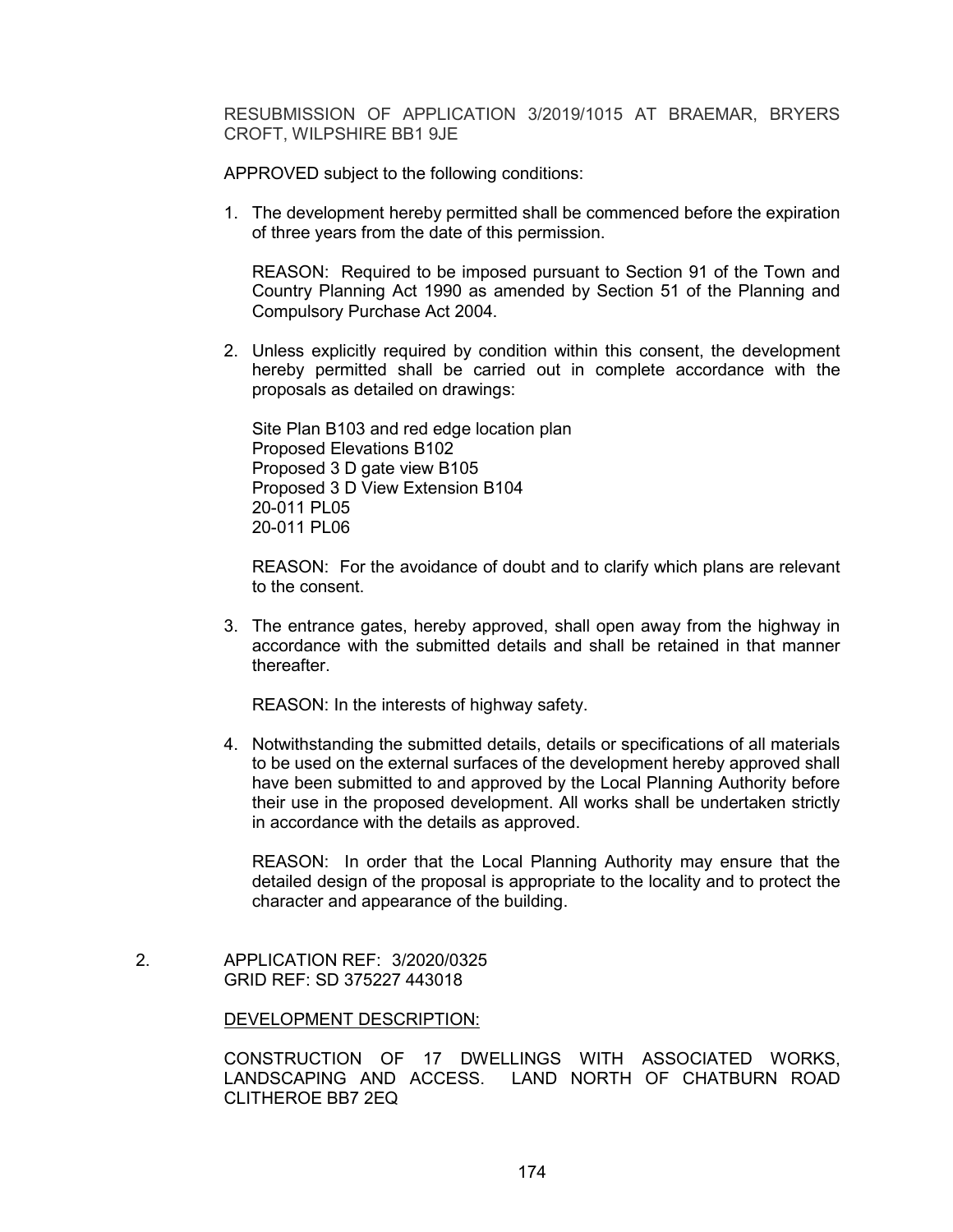DEFERRED and DELEGATED to the Director of Economic Development and Planning for approval following the satisfactory completion of a Legal Agreement, within 3 months from the date of this Committee meeting or delegated to the Director of Economic Development and Planning in conjunction with the Chairperson and Vice Chairperson of Planning and Development Committee should exceptional circumstances exist beyond the period of 3 months and subject to the following conditions:

1. The development must be begun not later than the expiration of three years beginning with the date of this permission.

REASON: Required to be imposed by Section 51 of the Planning and Compulsory Purchase Act 2004.

- 2. Unless explicitly required by condition within this consent, the development hereby permitted shall be carried out in complete accordance with the proposals as detailed on drawings:
	- Drawing No: 068-Loc01 Location Plan
	- Drawing No: 068-P-01 Rev E Site Layout Plan
	- Drawing No: 068-P-02 Rev B Fencing Layout
	- Drawing No: 068-P-03 Rev B Vehicle Charging Layout
	- Drawing No: 068-P-04 Rev B Street scene and Section
	- Drawing No: 068-P-05 Rev B Site Layout with External Levels
	- Drawing No: 19664-100 Revision 2 General Arrangement
	- Drawing No: 19664-101 Revision 2 Contour Layout
	- Drawing No: C-981-40 Rev B Landscape Proposal and Tree Survey
	- Drawing No: 19.664 500 Revision 2 Drainage Layout
	- Drawing No: 19.664 510 Rev C Drainage Long Section
	- Drawing No: 19.664 530 Drainage Details
	- Drawing No: 19.664 531 Headwall Detail and Outfall Long Section
	- Drawing H3C Headwall Flap Valve
	- Drawing SHE-0104-5600-1500-5600 x2 Hydrobrake Optimum & characteristics
	- Drawing SHE-0126-7800-1280-7800 x2 Additional Hydrobrake details & **Characteristics**
	- Drawing No: 19.664 532 Drainage Details Manhole and Hydrobrake
	- Drawing No: 19.664 720 Long Sections
	- 33624 LH D1 Rev A polystorm attenuation tank general arrangement
	- Drawing No: 068-BOW-P01 Bowfell Plans
	- Drawing No: 068-BOW-P02 Bowfell Elevations
	- Drawing No: 068-BOW-SPL-P01 Bowfell Split Level Plans
	- Drawing No: 068-BOW-SPL-P02 Bowfell Split Level Elevations
	- Drawing No: 068-ENN-AG-P01 Ennerdale with attached garage Plans
	- Drawing No: 068-ENN-AG-P02 Ennerdale with attached garage Elevations
	- 068-GRA-P01 Grasmere Plans
	- 068-GRA-P02 Grasmere Elevations
	- 068-ROTH-P01 Rothay Plans
	- 068-ROTH-P02 Rothay Elevations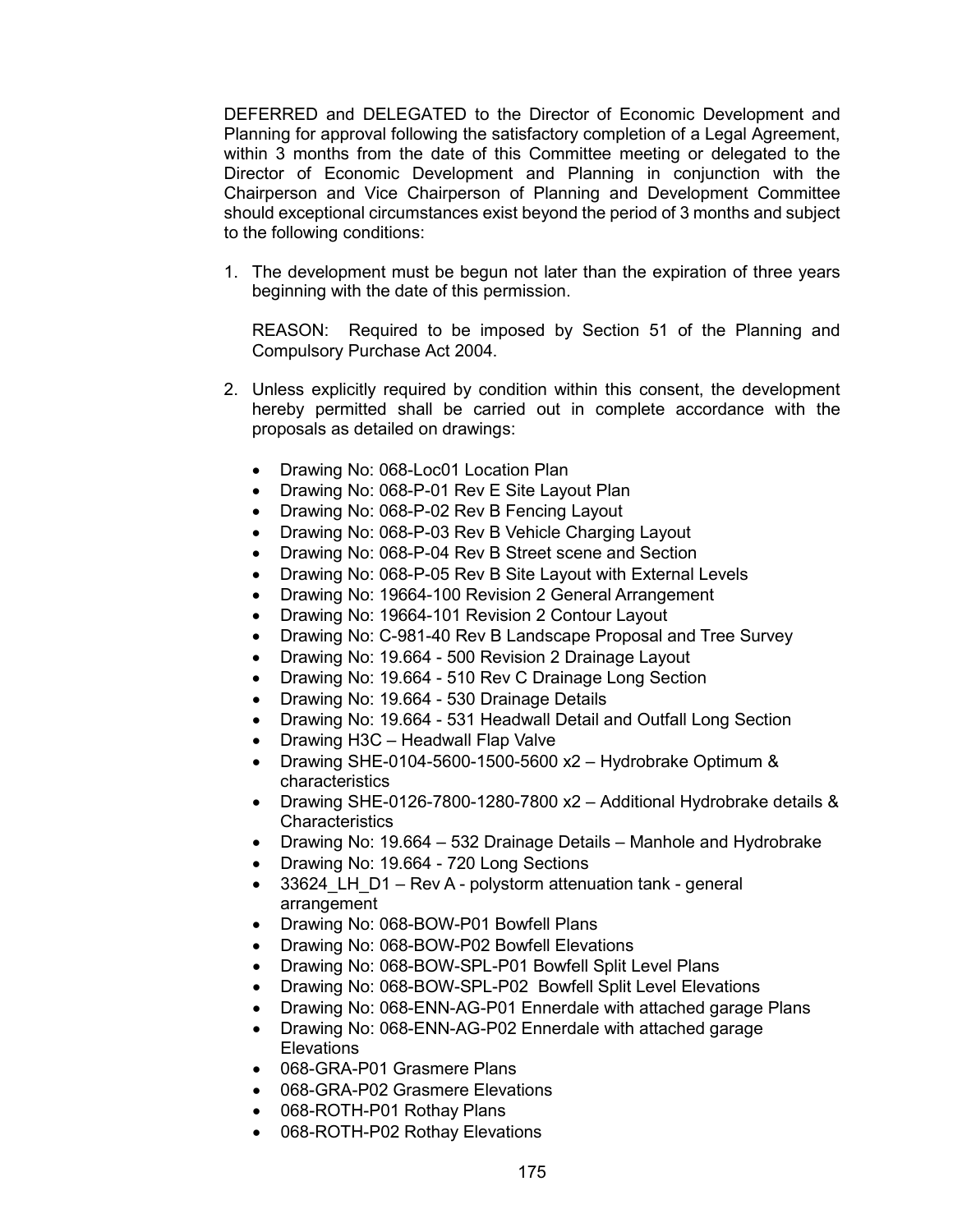- 068-WAS SPL-P01 Wasdale Split Level Plans
- 068-WAS SPL-P02 Wasdale Split Level Elevations
- 068-WAS-P01 Wasdale Plans
- 068-WAS-P02 Wasdale Elevations
- 068-MF-01A Material Finishes Layout
- 068-MF-01C Material House Types List Chatburn Road South
- Drawing Griz P01
- Drawing Griz P02
- Drawing Griz P03
- Drawing App P01 1 Rev A
- Drawing App P02 Rev A
- Drawing App P03 Rev A
- Proposed Tenure Layout 068/P/06 Revision D
- Detailed Landscape Proposals & Tree Survey c-981-40 Revision B

REASON: For the avoidance of doubt and to clarify which plans are relevant to the consent hereby approved.

## *Landscape and Ecology*

3. The landscaping proposals hereby approved shall be implemented in the first planting season following the first occupation of the development, whether in whole or part and shall be maintained thereafter for a period of not less than 10 years to the satisfaction of the Local Planning Authority.

This maintenance shall include the replacement of any tree or shrub which is removed, or dies, or is seriously damaged, or becomes seriously diseased, by a species of similar size to those originally planted. All trees/hedgerow shown as being retained within the approved details shall be retained as such in perpetuity.

REASON: To ensure the proposal is satisfactorily landscaped and trees/hedgerow of landscape/visual amenity value are retained as part of the development.

4. No removal of vegetation including trees or hedges shall be undertaken within the nesting bird season (1st March – 31st August inclusive) unless a preclearance check on the day of removal, by a licenced ecologist, confirms the absence of nesting birds. A letter from the ecologist confirming the absence of nesting birds shall be submitted to the Council within one month of the preclearance check being undertaken.

REASON: To ensure that there are no adverse effects on the favourable conservation status of birds, to protect the bird population and species of importance or conservation concern from the potential impacts of the development.

5. During the construction period, all trees as shown to be retained within the submitted details shall be protected in accordance with British Standard BS 5837 (2012) or any subsequent amendment to the British Standard.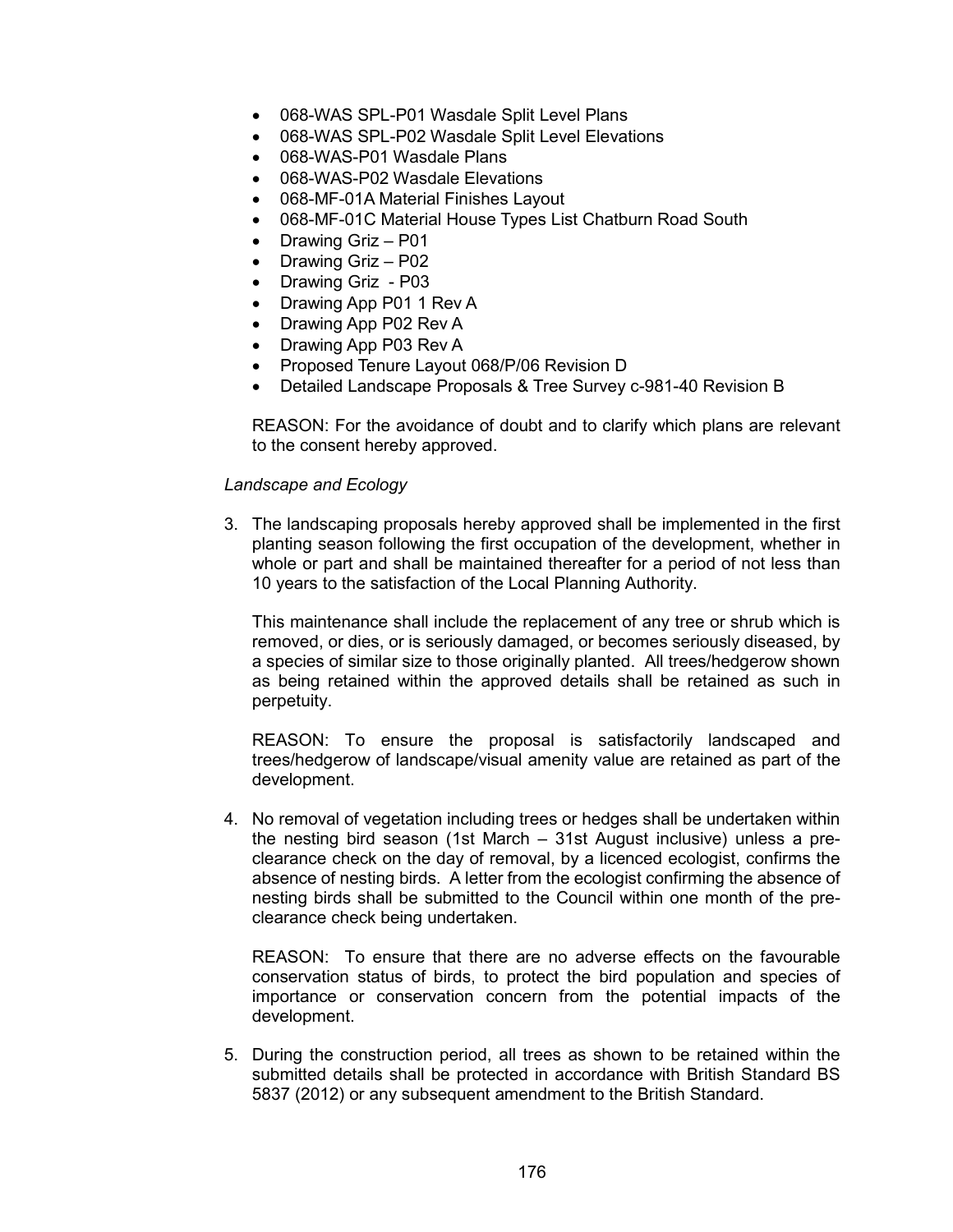All protective fencing shall be in accordance with BS5837 (2012): 'Trees in Relation to Construction' and be erected in its entirety prior to any other operations taking place on the site. The agreed tree protection shall remain in place and be maintained for the duration of the construction phase of the development. For the avoidance of doubt no vehicle, plant, temporary building or materials, including raising and or, lowering of ground levels, shall be allowed within the protection areas(s) specified.

REASON: To protect trees/hedging of landscape and visual amenity value on and adjacent to the site or those likely to be affected by the proposed development hereby approved.

## *Drainage and Flooding*

6. The development permitted by this planning permission shall be carried out in accordance with the surface water drainage scheme set out on drawing 19.664-500 Rev C. The surface water drainage scheme shall be fully implemented prior to occupation and in accordance with the timing / phasing arrangements embodied within the scheme. The surface water drainage scheme shall then be managed and maintained thereafter in accordance with the arrangements set out in the accompanying maintenance plan (by Reford Consulting Engineers Limited, dated July 2020).

REASON: To prevent flooding by ensuring the satisfactory storage of/disposal of surface water from the site. To reduce the risk of flooding to the proposed development and future occupants. To ensure that the drainage for the proposed development can be adequately maintained and to ensure that there is no flood risk on- or off-the site resulting from the proposed development or resulting from inadequate the maintenance of the sustainable drainage system.

## *Highways Matters*

- 7. No development shall take place until a Construction Method Statement has been submitted to and approved in writing by the local planning authority. For the avoidance of doubt the submitted information shall provide precise details of:
	- A. The siting and location of parking for vehicles of site operatives and visitors
	- B. The siting and location for the loading and unloading of plant and materials
	- C. The siting and locations of all site cabins
	- D. The siting and location of storage of plant and materials used in constructing the development
	- E. The siting and locations of security hoarding
	- F. The siting location and nature of wheel washing facilities to prevent mud and stones/debris being carried onto the Highway (For the avoidance of doubt such facilities shall remain in place for the duration of the construction phase of the development).
	- G. The timings/frequencies of mechanical sweeping of the adjacent roads/highway
	- H. Periods when plant and materials trips should not be made to and from the site (mainly peak hours but the developer to identify times when trips of this nature should not be made)
	- I. The highway routes of plant and material deliveries to and from the site.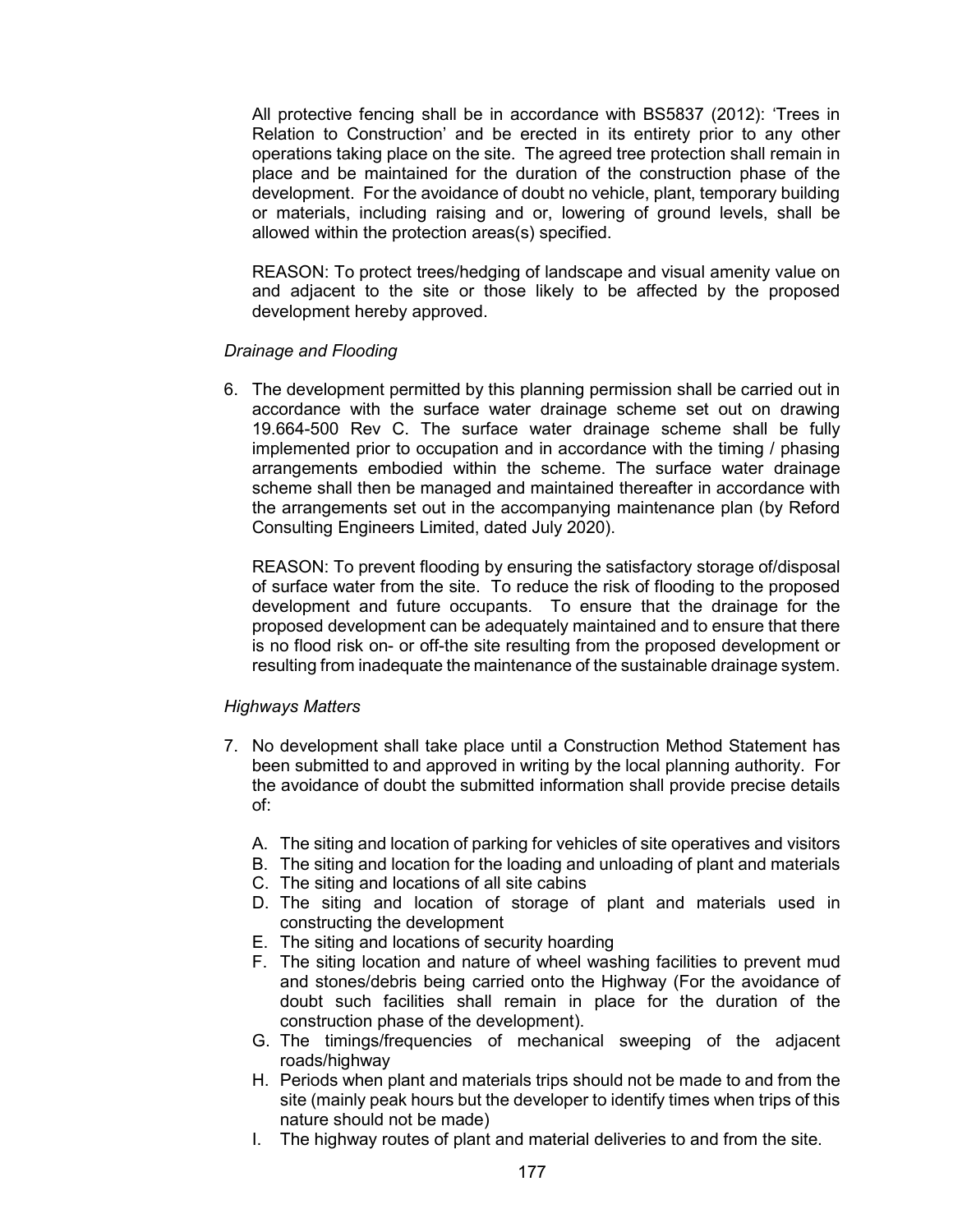- J. Measures to ensure that construction and delivery vehicles do not impede access to adjoining properties.
- K. Days and hours of operation for all construction works.
- L. Contact details for the site manager(s)

The approved statement shall be adhered to throughout the construction period of the development hereby approved.

REASON: In the interests of protecting residential amenity from noise and disturbance and to ensure the safe operation of the Highway for the duration of the construction phase of the development.

 3. APPLICATION REF: 3/2020/0729 GRID REF: SD 374452 442021

## DEVELOPMENT DESCRIPTION:

PROPOSED DEMOLITION OF EXTENSION AT THE REAR OF ST MARY'S CENTRE AND CONSTRUCTION OF THREE APARTMENTS AT THE INSTITUTE REAR OF ST MARY'S CENTRE, CHURCH STREET, CLITHEROE BB7 2DG

APPROVED: This permission shall be read in conjunction with the Unilateral Undertaking dated 24 November 2020 and subject to the following conditions:

*Time*

1. The development hereby permitted shall be commenced before the expiration of three years from the date of this permission.

REASON: Required to be imposed pursuant to Section 91 of the Town and Country Planning Act 1990 as amended by Section 51 of the Planning and Compulsory Purchasing Act 2004.

## *Plans*

2. Unless explicitly required by this consent, the development hereby permitted shall be carried out in complete accordance with the proposals as detailed on drawings:

ALOC Location Plan A101 Proposed ground floor plan - apt 01/02 A102 Proposed ground floor plan - apt 03 A103 Proposed first floor plan - apt 03 A200 Existing elevations - York St A201 Proposed elevations - York St A202 Proposed elevations - apt 01/02 A203 Proposed elevations - apt 03 A301 Proposed section

REASON: For the avoidance of doubt and to clarify which plans are relevant to the consent.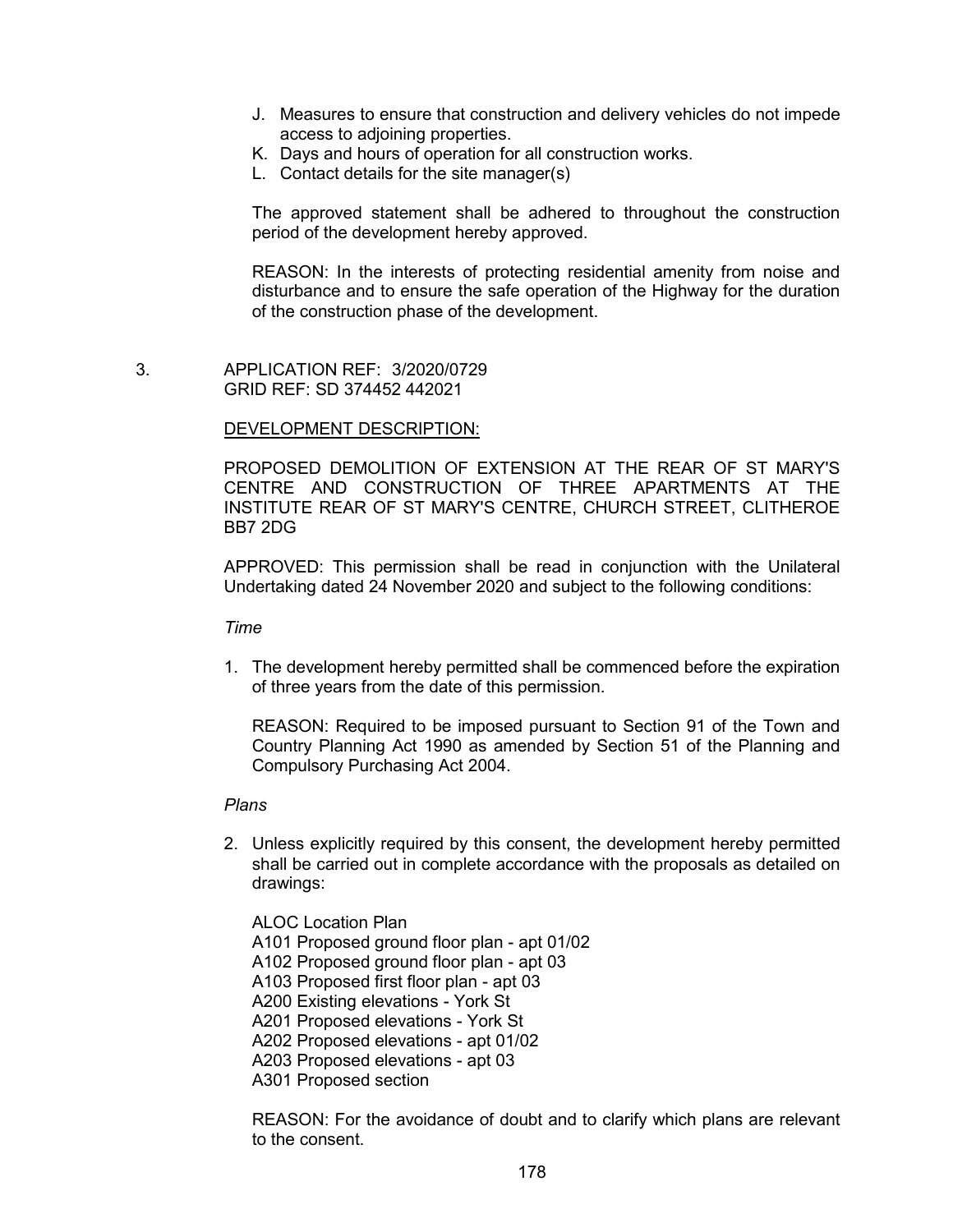## *Materials*

3. Prior to the commencement of the construction of the development hereby approved full details of the external materials and surfacing materials shall be submitted to and approved in writing by the Local Panning Authority. The development thereafter shall be constructed in accordance with the approved materials.

REASON: To ensure that the appearance of the development is appropriate to the character and setting of the area.

## *Foul water*

4 Foul and surface water shall be drained on separate systems.

REASON: To secure proper drainage and to manage the risk of flooding and pollution.

## *Highway safety/sustainability*

- 5. No development shall take place, including any works of demolition or site clearance, until a Construction Management Plan (CMP) or Construction Method Statement (CMS) has been submitted to, and approved in writing by the local planning authority. The approved plan / statement shall provide:
	- 24 Hour emergency contact number;
	- Details of the parking of vehicles of site operatives and visitors;
	- Details of loading and unloading of plant and materials;
	- Arrangements for turning of vehicles within the site;
	- Swept path analysis showing access for the largest vehicles regularly accessing the site and measures to ensure adequate space is available and maintained, including any necessary temporary traffic management measures;
	- Measures to protect vulnerable road users (pedestrians and cyclists);
	- The erection and maintenance of security hoarding including decorative displays and facilities for public viewing, where appropriate;
	- Wheel washing facilities:
	- Measures to deal with dirt, debris, mud or loose material deposited on the highway as a result of construction;
	- Measures to control the emission of dust and dirt during construction;
	- Details of a scheme for recycling/disposing of waste resulting from demolition and construction works;
	- Construction vehicle routing;
	- Delivery, demolition and construction working hours.

The approved Construction Management Plan or Construction Method Statement shall be adhered to throughout the construction period for the development.

REASON: In the interests of the safe operation of the adopted highway during the demolition and construction phase.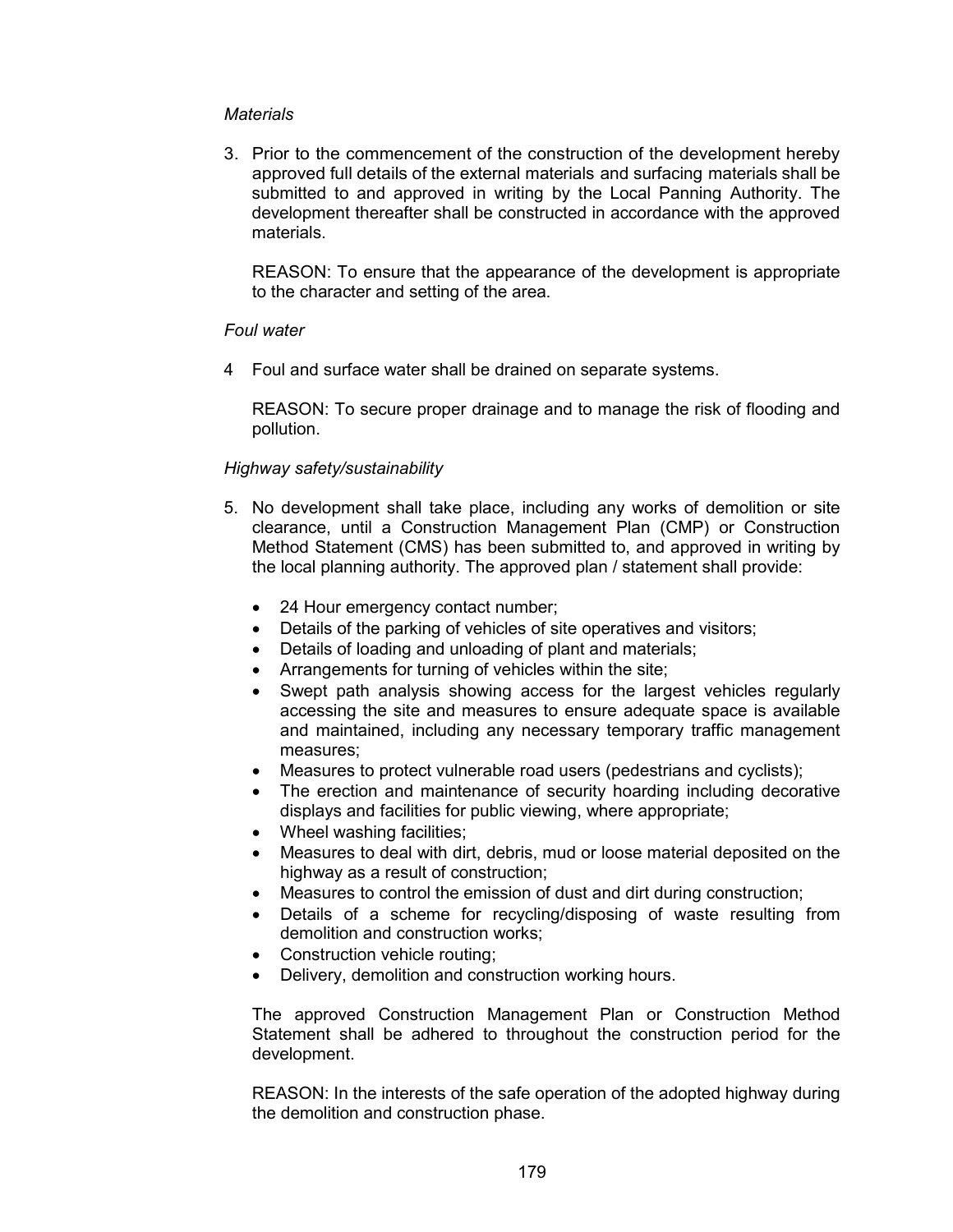6. Deliveries to the approved development shall only be accepted between the hours of 9:30am and 2:30pm Monday to Friday, to avoid peak traffic on the surrounding highway network.

REASON: In the interest of highway safety.

7. For the full period of construction facilities shall be available on site for the cleaning of the wheels of vehicles leaving the site and such equipment shall be used as necessary to prevent mud, stones and debris being carried onto the highway. Provision to sweep the surrounding highway network by mechanical means will be available and the roads adjacent to the site shall be mechanically swept as required during the full construction period.

REASON: To prevent stones, mud and debris being carried onto the public highway to the detriment of road safety.

8. The cycling storage facilities to be provided in accordance with a scheme to be first approved in writing by the Local Planning Authority and the cycling facilities to be provided in accordance with the approved plan, before the use of the premises hereby permitted becomes operative.

REASON: To allow for the effective use of the parking areas and to promote sustainable transport as a travel option, encourage healthy communities and reduce carbon emissions.

## *Ecology*

9. Notwithstanding the submitted details, no development above ground level shall commence or be undertaken on site until details of the provisions to be made for building dependent species of conservation concern, artificial bird nesting boxes and artificial bat roosting sites have been submitted to, and approved in writing by the Local Planning Authority. The development shall be carried out in strict accordance with the approved details.

REASON: In the interests of biodiversity and to enhance nesting/roosting opportunities for species of conservation concern.

# NOTES

In relation to CMP the applicant is advised of the following:

- There must be no reversing into or from the live highway at any time all vehicles entering the site must do so in a forward gear, and turn around in the site before exiting in a forward gear onto the operational public highway.
- There must be no storage of materials in the public highway at any time.
- There must be no standing or waiting of machinery or vehicles in the public highway at any time.
- Vehicles must only access the site using a designated vehicular access point.
- There must be no machinery operating over the highway at any time, this includes reference to loading/unloading operations all of which must be managed within the confines of the site.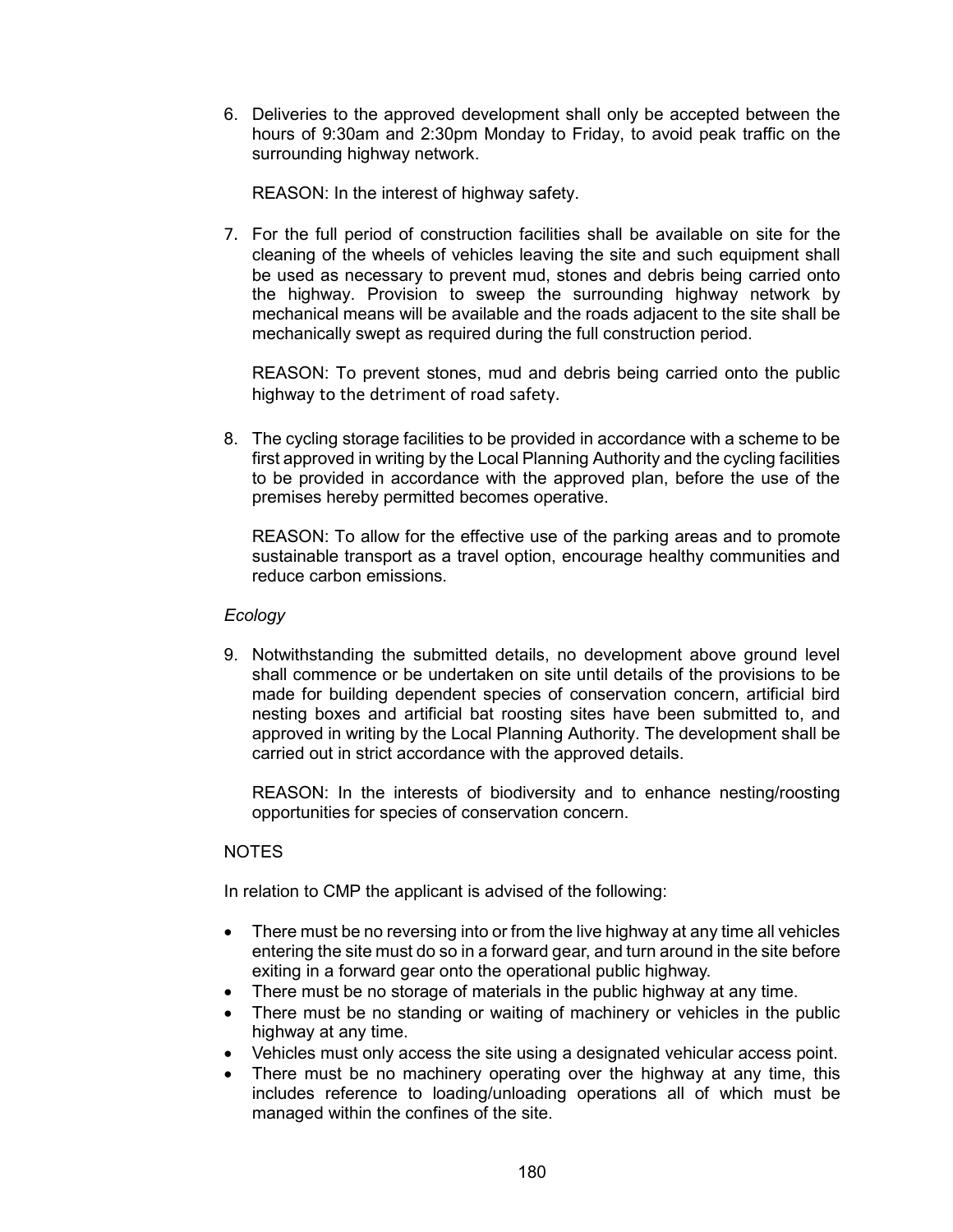- A licence to erect hoardings adjacent to the highway (should they be proposed) may be required. If necessary this can be obtained via the County Council (as the Highway Authority) by contacting the Council by telephoning 01772 533433 or e-mailing lhsstreetworks@lancashire.gov.uk
- All references to public highway include footway, carriageway and verge.

(Judith Douglas spoke in favour of the above application)

## 849 APPEALS UPDATE

| <b>Application No</b><br>and reason for<br><u>appeal</u> | <b>Date</b><br>Received/<br><b>Appeal</b><br><b>Start Date</b> | <b>Site Address</b>                                                                                | <u>Type of</u><br>Appeal<br><b>Procedure</b> | <b>Costs</b><br>app<br><b>Received</b>           | Date of<br><u>Inquiry or</u><br><b>Hearing if</b><br>applicable | <b>Progress</b>                                                                        |
|----------------------------------------------------------|----------------------------------------------------------------|----------------------------------------------------------------------------------------------------|----------------------------------------------|--------------------------------------------------|-----------------------------------------------------------------|----------------------------------------------------------------------------------------|
| 3/2018/0932<br>R<br>(Enforcement<br>appeal)              | 20/02/2020                                                     | <b>Bolton Peel Farm</b><br><b>Bolton by Bowland</b><br>Road<br><b>Bolton by Bowland</b><br>BB7 4NJ | <b>WR</b>                                    |                                                  |                                                                 | Awaiting<br>Decision                                                                   |
| 3/2018/1105<br>R                                         | 09/01/2020                                                     | Higher College Fm<br>Lower Road<br>Longridge<br>PR3 2YY                                            | Hearing                                      |                                                  | 02/12/20<br>Virtual                                             | Awaiting<br>Hearing                                                                    |
| 3/2019/0510<br>R                                         | 24/04/2020                                                     | Land SW of<br><b>Clitheroe Golf Club</b><br><b>Whalley Road</b><br>Barrow BB7 9BA                  | Hearing                                      |                                                  | 16/09/20<br>Virtual                                             | Awaiting<br>Decision                                                                   |
| 3/2019/0877<br>U                                         | 12/06/2020                                                     | Land at the junction<br>of Chatburn Road<br>and Pimlico Link<br>Road Clitheroe<br>BB7 2EQ          | <b>WR</b>                                    | Costs<br>app<br>made by<br>appellant<br>6/8/2020 |                                                                 | Appeal<br>allowed<br>Costs<br>partially<br>allowed<br>10/11/20<br>Awaiting<br>Decision |
| 3/2020/0288<br>R                                         | 26/08/2020                                                     | Bay Gate Farm<br><b>Barrett Hill Brow</b><br><b>Bolton by Bowland</b><br>BB7 4PQ                   | <b>WR</b>                                    |                                                  |                                                                 |                                                                                        |
| 3/2020/0329<br>R                                         | 28/09/2020                                                     | <b>Three Millstones</b><br><b>Waddington Road</b><br><b>West Bradford</b><br>BB74SX                | <b>WR</b>                                    |                                                  |                                                                 | Awaiting<br>Decision                                                                   |
| 3/2020/0058<br>R                                         | for<br>Waiting<br>start<br>date<br>from PINS                   | Oxendale Hall<br><b>Osbaldeston Lane</b><br>Osbaldeston<br>BB27LZ                                  | WR (to be<br>confirmed<br>by PINS)           |                                                  |                                                                 |                                                                                        |
| 3/2020/0057<br>R                                         | Waiting for<br>date<br>start<br>from PINS                      | Oxendale Hall<br><b>Osbaldeston Lane</b><br>Osbaldeston<br><b>BB27LZ</b>                           | WR (to be<br>confirmed<br>by PINS)           |                                                  |                                                                 |                                                                                        |
| 3/2020/0669<br>R                                         | Waiting for<br>date<br>start<br>from PINS                      | 3 Bradley Court<br>Chipping<br>BB7 3LY                                                             | HH                                           |                                                  |                                                                 |                                                                                        |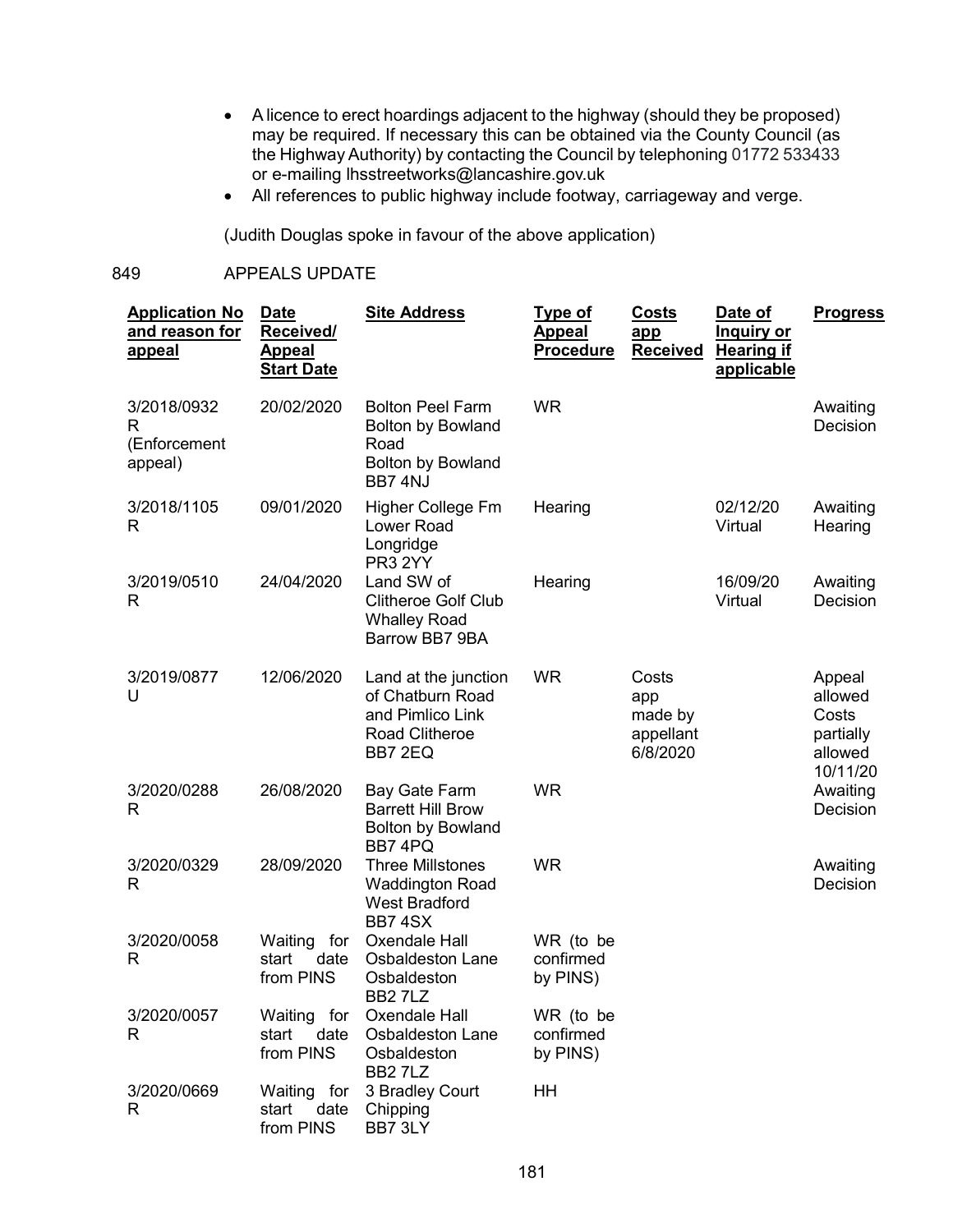| <b>Application No</b><br>and reason for<br>appeal                                                  | <b>Date</b><br>Received/<br>Appeal<br><b>Start Date</b> | <b>Site Address</b>                                          | Type of<br>Appeal<br><b>Procedure</b> | Costs<br>app<br><b>Received</b> | Date of<br>Inguiry or<br><b>Hearing if</b><br>applicable | <b>Progress</b>     |
|----------------------------------------------------------------------------------------------------|---------------------------------------------------------|--------------------------------------------------------------|---------------------------------------|---------------------------------|----------------------------------------------------------|---------------------|
| 3/2020/0590<br>R                                                                                   | for<br>Waiting<br>date<br>start<br>from PINS            | Leaside<br>Mire Ash Brow<br>Mellor BB2 7EZ                   | HН                                    |                                 |                                                          |                     |
| 3/2018/0468<br>3/2018/0474<br>Redetermination<br>of appeal<br>following High<br><b>Court Order</b> | 24/09/2020                                              | <b>Great Mitton Hall</b><br>Mitton Road<br>Mitton<br>BB7 9PQ | Hearing                               |                                 | 30/11/20<br>Virtual                                      | Awaiting<br>Hearing |

850 TREE PRESERVATION ORDER 7/19/3/217 LAND LYING SOUTH SIDE OF RIBCHESTER ROAD, CLAYTON-LE-DALE

> The Director of Economic Development and Planning submitted a report asking Committee to consider objections to the Tree Preservation Order (TPO) relating to land lying to the south side of Ribchester Road, Clayton-le-Dale and to decide whether the order should be confirmed.

> A Tree Preservation Order had been served on two trees on the said piece of land where it was understood United Utilities needed to carry out some infrastructure improvement works to the Wilpshire Waste Water Treatment Works that would require a 4m wide permanent access road necessitating some tree and vegetation removal.

> Objections to the TPO had been made by both the landowner and companies permitted access/right of way of the track, as well as emails and calls of support from residents.

> She informed Committee that the trees have amenity value and the TPO was served to guarantee their protection. However, this does not preclude a planning application being submitted or determined. An application was expected to Lancashire County Council with Ribble Valley Borough Council as a consultee for the necessary works to improve the waste water provision for the local area.

- RESOLVED: That Committee confirm the Tree Preservation Order 3/19/3/217 for land lying south side of Ribchester Road, Clayton-le-Dale.
- 851 SABDEN CHILDREN'S PLAY AREA

The Director of Economic Development and Planning submitted a report seeking Committee's authority to release Section 106 contributions for improvements to the equipped play area in Sabden.

She informed Committee that when planning permission was given to redevelop the former Victoria Mill in Sabden, the associated Section 106 secured a commuted sum of £17,785 for public open space. She reported that Sabden Parish Council, who have responsibility for the play area in the village, had approached the Council to request part of the public open space contribution be used for